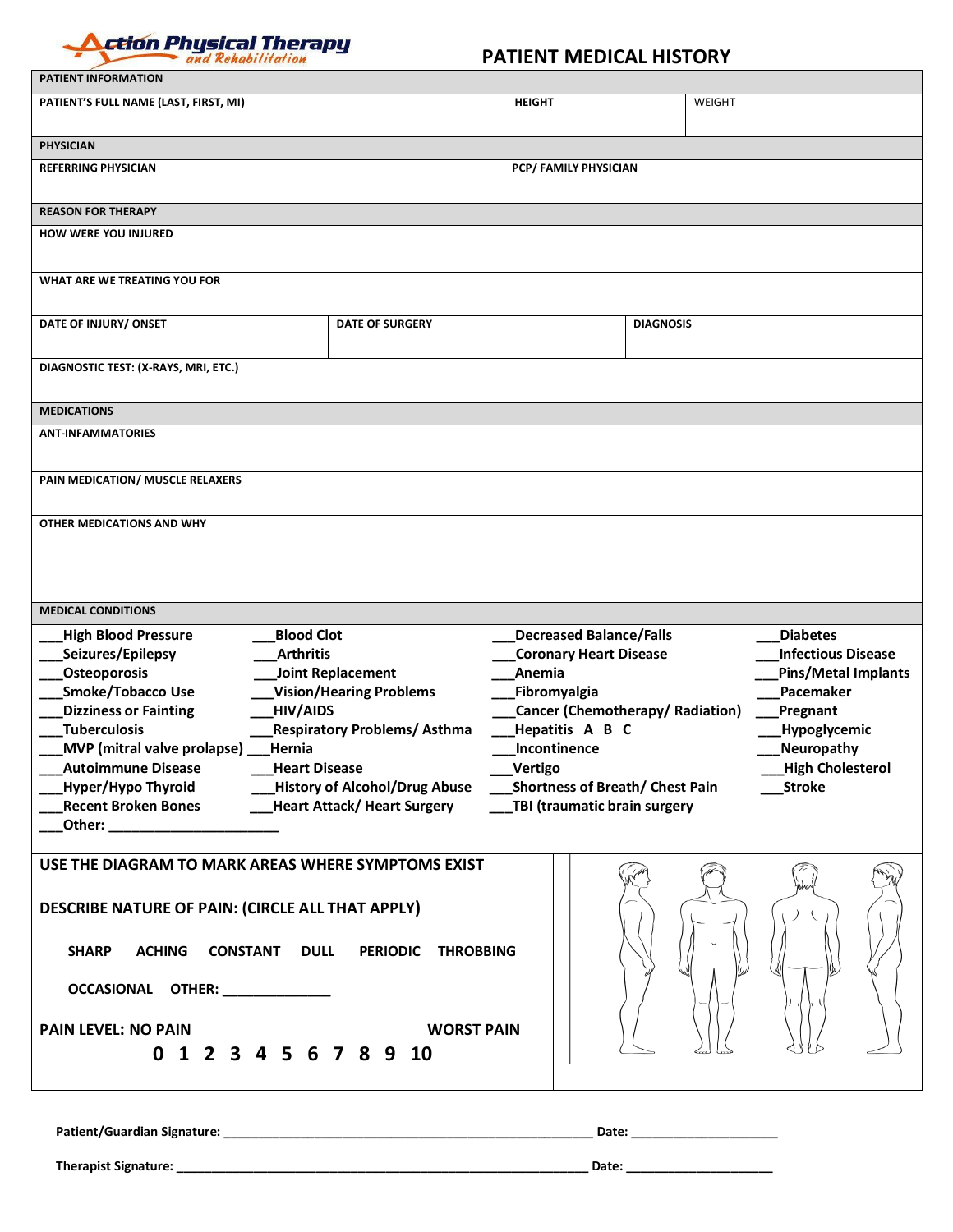

| PATIENT INFORMATION                                                                                                  |                                                        |              |                         |                                       |              |  |
|----------------------------------------------------------------------------------------------------------------------|--------------------------------------------------------|--------------|-------------------------|---------------------------------------|--------------|--|
| PATIENT'S FULL NAME (LAST, FIRST, MI)                                                                                |                                                        |              |                         |                                       |              |  |
|                                                                                                                      |                                                        |              |                         |                                       |              |  |
| <b>ADDRESS</b>                                                                                                       |                                                        | <b>CITY</b>  |                         | <b>STATE</b>                          | <b>ZIP</b>   |  |
|                                                                                                                      |                                                        |              |                         |                                       |              |  |
| <b>BIRTH SEX</b>                                                                                                     | SSN                                                    |              | <b>DOB</b>              |                                       |              |  |
| $( )$ Male $( )$<br>) Female<br><b>HOME PHONE</b>                                                                    |                                                        |              |                         | <b>WORK PHONE</b>                     |              |  |
|                                                                                                                      | <b>CELL PHONE</b>                                      |              |                         |                                       |              |  |
|                                                                                                                      |                                                        |              |                         |                                       |              |  |
| <b>EMAIL</b>                                                                                                         | <b>PHONE</b><br><b>EMERGENCY CONTACT NAME RELATION</b> |              |                         |                                       |              |  |
|                                                                                                                      |                                                        |              |                         |                                       |              |  |
| <b>REFERRING PHYSICIAN</b>                                                                                           | <b>ADDRESS</b>                                         |              |                         |                                       | <b>PHONE</b> |  |
|                                                                                                                      |                                                        |              |                         |                                       |              |  |
| <b>WORK COMP/ MVA INFORMATION</b>                                                                                    |                                                        |              |                         |                                       |              |  |
| <b>TYPE OF INJURY</b><br>ON THE JOB<br><b>OTHER</b><br><b>MOTOR VEHICLE</b>                                          | <b>DATE OF INJURY</b>                                  |              | <b>ADJUSTOR</b>         |                                       | <b>PHONE</b> |  |
|                                                                                                                      |                                                        |              |                         |                                       |              |  |
| AT FAULT INSURANCE (MVA)                                                                                             | <b>ADDRESS</b>                                         |              |                         |                                       | <b>PHONE</b> |  |
|                                                                                                                      |                                                        |              |                         |                                       |              |  |
| <b>CLAIM#</b>                                                                                                        | <b>EMPLOYER (WORK COMP)</b>                            |              |                         | <b>ATTORNEY</b>                       | <b>PHONE</b> |  |
|                                                                                                                      |                                                        |              |                         |                                       |              |  |
| PRIMARY INSURANCE INFORMATION                                                                                        |                                                        |              |                         |                                       |              |  |
| PRIMARY INSURANCE COMPANY                                                                                            |                                                        |              |                         | <b>PHONE NUMBER</b>                   |              |  |
|                                                                                                                      |                                                        |              |                         |                                       |              |  |
| <b>SUBSCRIBERS NAME</b>                                                                                              |                                                        |              |                         | SUBSCRIBERS DOB (MM/DD/YYYY) RELATION |              |  |
|                                                                                                                      |                                                        |              |                         |                                       |              |  |
| ID#                                                                                                                  | <b>GROUP ID#</b>                                       |              | <b>EMPLOYER / PHONE</b> |                                       |              |  |
|                                                                                                                      |                                                        |              |                         |                                       |              |  |
| <b>INSURANCE ADDRESS</b>                                                                                             |                                                        |              |                         |                                       |              |  |
|                                                                                                                      |                                                        |              |                         |                                       |              |  |
| SECONDARY INSURANCE INFORMATION                                                                                      |                                                        |              |                         |                                       |              |  |
| SECONDARY INSURANCE COMPANY                                                                                          |                                                        |              |                         | <b>PHONE NUMBER</b>                   |              |  |
|                                                                                                                      |                                                        |              |                         |                                       |              |  |
| <b>SUBSCRIBERS NAME</b>                                                                                              |                                                        |              |                         | SUBSCRIBERS DOB (MM/DD/YYYY) RELATION |              |  |
|                                                                                                                      |                                                        |              |                         |                                       |              |  |
| ID#                                                                                                                  | <b>EMPLOYER / PHONE</b><br><b>GROUP ID#</b>            |              |                         |                                       |              |  |
|                                                                                                                      |                                                        |              |                         |                                       |              |  |
| <b>INSURANCE ADDRESS</b>                                                                                             |                                                        |              |                         |                                       |              |  |
|                                                                                                                      |                                                        |              |                         |                                       |              |  |
| <b>GUARANTOR INFORMATION</b>                                                                                         |                                                        |              |                         |                                       |              |  |
| <b>GUARANTOR NAME</b>                                                                                                |                                                        | <b>PHONE</b> |                         |                                       | <b>DOB</b>   |  |
|                                                                                                                      |                                                        |              |                         |                                       |              |  |
| <b>ADDRESS</b>                                                                                                       |                                                        | <b>CITY</b>  |                         | <b>STATE</b>                          | ZIP          |  |
|                                                                                                                      |                                                        |              |                         |                                       |              |  |
| I acknowledge that all the information that I have supplied on these forms is true, accurate, current, and complete. |                                                        |              |                         |                                       |              |  |

\_\_\_\_\_\_\_\_\_\_\_\_\_\_\_\_\_\_\_\_\_\_\_\_\_\_\_\_\_\_\_\_\_\_\_\_\_\_\_ \_\_\_\_\_\_\_\_\_\_\_\_\_\_\_\_\_\_\_\_\_\_\_\_\_\_\_\_\_\_\_\_\_\_ \_\_\_\_\_\_\_\_\_\_\_\_\_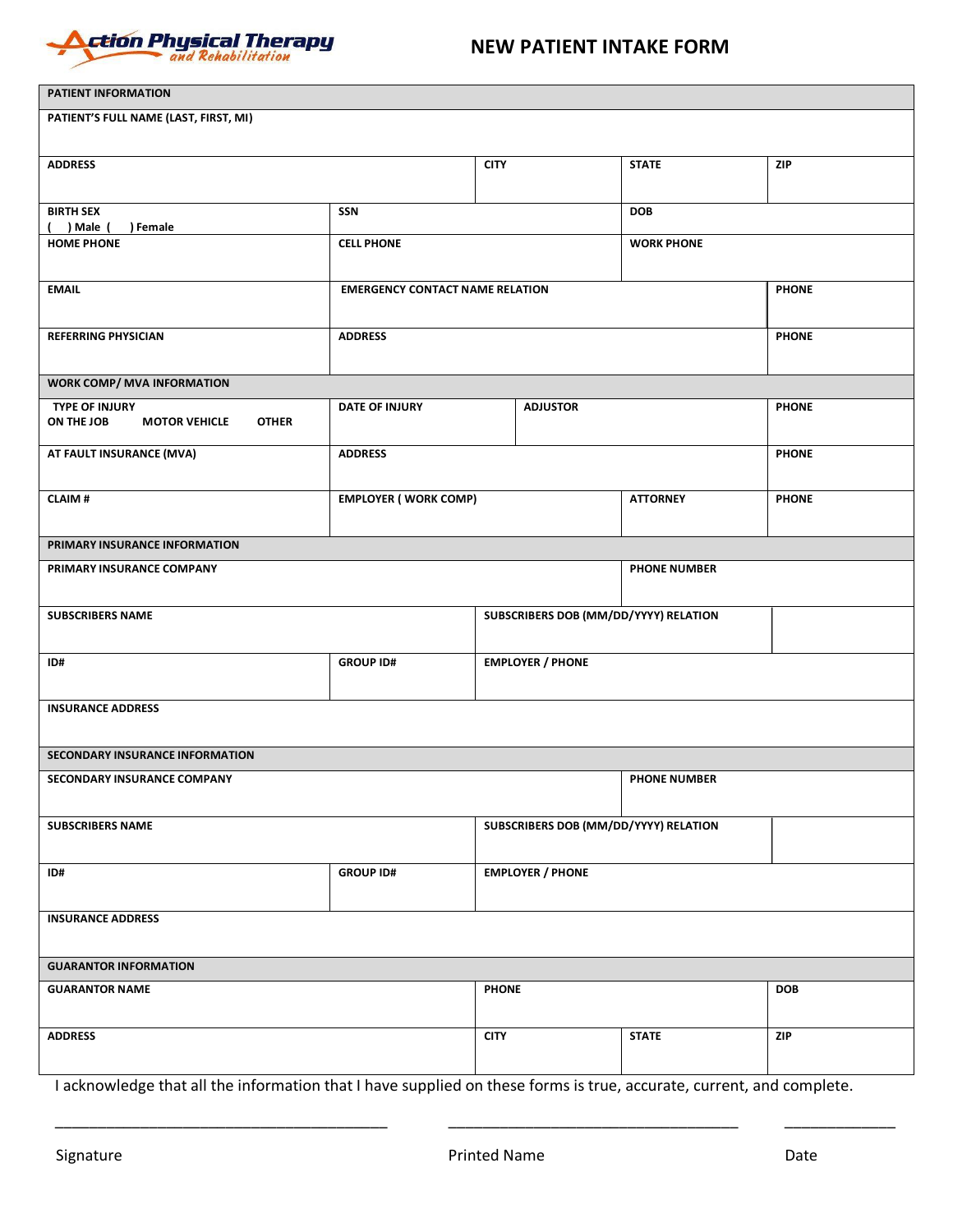

### **CONSENT TO TREATMENT**

I consent to and authorize Action Physical Therapy & Rehabilitation to administrator rehabilitation therapy treatment. I understand and am informed that, as in the practice of medicine, rehabilitation therapy may have some risks. I understand that I have the right to ask about these risks and have any questions about my conditions answered prior to treatment. I know it is up to me to inform my provider of rehabilitation therapy about any health problems or allergies I have, as well as medications I am taking. I understand that the practice of rehabilitation therapy is not an exact discipline and I acknowledge that no guarantees have been made to me regarding treatment and/or treatment results from the rehabilitation therapy.

#### **ACKNOWLEDGEMENT OF RECIEPT OF PRIVACY NOTICE**

By signing this form, I acknowledge that Action Physical Therapy & Rehabilitation has given me a copy of its Privacy Notice, which explains how my health information will be handled.

#### **EXPLANATION OF INSURANCE COVERAGE**

Verification of benefits is NOT a guarantee of payment. Payment is determined by your insurance company at the time a claim is received. We provide you with the information as it is outlined by your insurance company. Most insurance policies cover physical therapy, but Action Physical Therapy & Rehabilitation makes no representation that yours does. Insurance policies can differ greatly in terms of deductible and percentage of coverage for physical therapy. Because of the variance from one insurance policy to another, we require that you, the patient, be personally responsible for the payment of your deductibles, as well as any unpaid balances in the office. We will do our best to verify your insurance coverage and will bill your insurance company in a timely manner.

#### **ASSIGNMENT & RELEASE OF BENEFITS**

I hereby appoint Action Physical Therapy & Rehabilitation as my authorized representative, and assign to it my right, to file for, receive and recover all monies payable for the care which it rendered to me from any third-party claims payment source, including my health insurer, Medicare, Medicaid, or other governmental program (collectively, my "Plan"), while I was eligible to receive such claim payment. I authorize you to send and receive documentation related to my treatment to, and consent to your discussing my treatment with, my Plan." I also authorize APT to take any and all actions necessary to assert and pursue my legal rights to receive such claim payment under the terms of my Plan through any appeals and/or grievances and/or litigation and/or arbitration available to me for such purpose. As the assignor of the foregoing payment amounts, I direct that such payment be sent by my Plan to APT and, in the case that payment is made by my Plan to me, I agree to remit such payment in full to APT not later than ten (10) days after my receipt.

### **FINANCIAL RESPONSIBILITY**

Payment is due at the time of treatment. I agree to pay Action Physical Therapy & Rehabilitation all amounts that are due for services rendered which are not otherwise paid for by my insurance plan on my behalf. In the event that my account is referred to a collection agency or an attorney, I further agree to pay all reasonable costs incurred to collect any amounts that are due for services rendered including, without limitation, reasonable attorney's fees.

#### **WORKERS COMPENSATION PATIENTS**

We are required to inform your Workers' Compensation Adjuster and/or Rehabilitation Manager of all missed or canceled appointments. It is also required that all missed visits be rescheduled.

#### **PHOTOGRAPHY/ VIDEOGRAPHY AGREEMENT**

I understand that in order to protect the confidentiality of our patients, there can be no filming, going "live" via social media or taking pictures of my treatment, or that of other patients, without prior authorization from the Clinic Director.

#### **AUTHORIZATION TO COMMUNICATE ELECTRONICALLY**

I understand that authorized personnel (including my physical therapist) from Action Physical Therapy & Rehabilitation may communicate with me regarding scheduling/ appointments, the treatment provided, home exercise programs, and educational/informative content as it relates to my condition. I understand that my protected health information (PHI) will not be communicated electronically.

\_\_\_\_\_\_\_\_\_\_\_\_\_\_\_\_\_\_\_\_\_\_\_\_\_\_\_\_\_\_\_\_\_\_\_\_\_\_\_\_\_\_\_\_\_\_\_\_\_\_\_\_\_\_\_\_\_\_\_\_\_\_\_\_\_\_\_\_\_\_\_\_\_\_\_\_\_\_\_\_\_\_\_\_\_\_\_\_\_\_\_\_\_\_\_\_\_\_

### **I HAVE READ, UNDERSTAND AND AGREE TO THE ABOVE**.

Signature: \_\_\_\_\_\_\_\_\_\_\_\_\_\_\_\_\_\_\_\_\_\_\_\_\_\_\_\_\_\_\_\_\_\_\_\_\_\_\_\_\_\_ Date: \_\_\_\_\_\_\_\_\_\_\_\_\_\_\_\_\_\_\_\_\_\_\_\_\_\_\_\_\_\_\_\_\_\_\_\_\_\_\_\_\_\_

How Did you hear about Action Physical Therapy?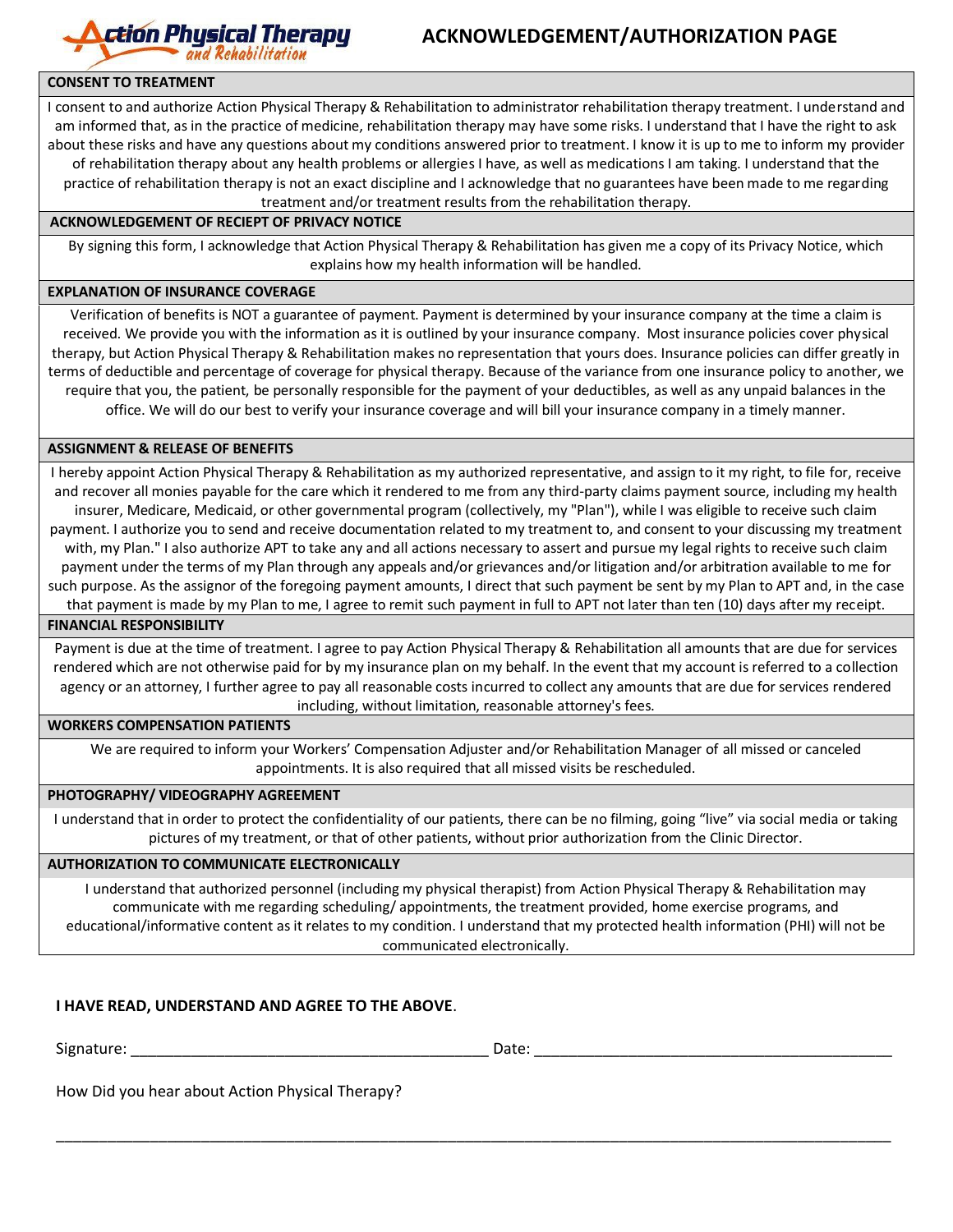

| <b>TREATMENT VISITS</b>                                                                                                                                  |                                                                                                                                                                                                                                                                                                                                                                                 |                                                                                                                                                                                                                                                                                                                                                                                                                                                                                                                                                                                                                                                                                                                                                                                                                                                                                                                                                                                                                                                                                                                                                                                                                                                                                                                                                                                                                                                                                                                                                                                                                                                                                                                                                                                                                                                                                                                                                                                                                                                                                                                                                            |
|----------------------------------------------------------------------------------------------------------------------------------------------------------|---------------------------------------------------------------------------------------------------------------------------------------------------------------------------------------------------------------------------------------------------------------------------------------------------------------------------------------------------------------------------------|------------------------------------------------------------------------------------------------------------------------------------------------------------------------------------------------------------------------------------------------------------------------------------------------------------------------------------------------------------------------------------------------------------------------------------------------------------------------------------------------------------------------------------------------------------------------------------------------------------------------------------------------------------------------------------------------------------------------------------------------------------------------------------------------------------------------------------------------------------------------------------------------------------------------------------------------------------------------------------------------------------------------------------------------------------------------------------------------------------------------------------------------------------------------------------------------------------------------------------------------------------------------------------------------------------------------------------------------------------------------------------------------------------------------------------------------------------------------------------------------------------------------------------------------------------------------------------------------------------------------------------------------------------------------------------------------------------------------------------------------------------------------------------------------------------------------------------------------------------------------------------------------------------------------------------------------------------------------------------------------------------------------------------------------------------------------------------------------------------------------------------------------------------|
|                                                                                                                                                          | Have you had any chiropractic services this year? Yes______ No____ How many: ______________                                                                                                                                                                                                                                                                                     |                                                                                                                                                                                                                                                                                                                                                                                                                                                                                                                                                                                                                                                                                                                                                                                                                                                                                                                                                                                                                                                                                                                                                                                                                                                                                                                                                                                                                                                                                                                                                                                                                                                                                                                                                                                                                                                                                                                                                                                                                                                                                                                                                            |
|                                                                                                                                                          | Have you had any physical therapy services this year? Yes______ No____ How many: __________________                                                                                                                                                                                                                                                                             |                                                                                                                                                                                                                                                                                                                                                                                                                                                                                                                                                                                                                                                                                                                                                                                                                                                                                                                                                                                                                                                                                                                                                                                                                                                                                                                                                                                                                                                                                                                                                                                                                                                                                                                                                                                                                                                                                                                                                                                                                                                                                                                                                            |
| <b>HOME HEALTH</b>                                                                                                                                       |                                                                                                                                                                                                                                                                                                                                                                                 |                                                                                                                                                                                                                                                                                                                                                                                                                                                                                                                                                                                                                                                                                                                                                                                                                                                                                                                                                                                                                                                                                                                                                                                                                                                                                                                                                                                                                                                                                                                                                                                                                                                                                                                                                                                                                                                                                                                                                                                                                                                                                                                                                            |
|                                                                                                                                                          |                                                                                                                                                                                                                                                                                                                                                                                 |                                                                                                                                                                                                                                                                                                                                                                                                                                                                                                                                                                                                                                                                                                                                                                                                                                                                                                                                                                                                                                                                                                                                                                                                                                                                                                                                                                                                                                                                                                                                                                                                                                                                                                                                                                                                                                                                                                                                                                                                                                                                                                                                                            |
|                                                                                                                                                          |                                                                                                                                                                                                                                                                                                                                                                                 | Are you currently receiving Home Health services for any reason? Yes_____ No______ Start date: _______________                                                                                                                                                                                                                                                                                                                                                                                                                                                                                                                                                                                                                                                                                                                                                                                                                                                                                                                                                                                                                                                                                                                                                                                                                                                                                                                                                                                                                                                                                                                                                                                                                                                                                                                                                                                                                                                                                                                                                                                                                                             |
|                                                                                                                                                          | the home. If any activities like this are taking place, then you MUST mark YES to the above question. **                                                                                                                                                                                                                                                                        | **If you answered NO and Home Health services are being actively provided, the PATIENT will be responsible for charges. A patient<br>is considered Home Health active if any person or persons, who are not immediate family, come to the patient's home and engage<br>the patient with any assistance including but not limited to feeding, bathing, ambulating, clothing, and cleaning or any upkeep of                                                                                                                                                                                                                                                                                                                                                                                                                                                                                                                                                                                                                                                                                                                                                                                                                                                                                                                                                                                                                                                                                                                                                                                                                                                                                                                                                                                                                                                                                                                                                                                                                                                                                                                                                  |
| <b>AUTHORIZATION FOR RELEASE OF HEALTH INFORMATION</b>                                                                                                   |                                                                                                                                                                                                                                                                                                                                                                                 |                                                                                                                                                                                                                                                                                                                                                                                                                                                                                                                                                                                                                                                                                                                                                                                                                                                                                                                                                                                                                                                                                                                                                                                                                                                                                                                                                                                                                                                                                                                                                                                                                                                                                                                                                                                                                                                                                                                                                                                                                                                                                                                                                            |
|                                                                                                                                                          | medical history. If you wish to release such information, then a separate authorization form must be filled out.                                                                                                                                                                                                                                                                | With permission Action Physical Therapy & Rehabilitation may release your health information to a family member or another person<br>involved in your care. For example, Action Physical Therapy & Rehabilitation may tell a family member your next scheduled<br>appointment. Although you are not authorizing Action Physical Therapy & Rehabilitation to release extensive information about your                                                                                                                                                                                                                                                                                                                                                                                                                                                                                                                                                                                                                                                                                                                                                                                                                                                                                                                                                                                                                                                                                                                                                                                                                                                                                                                                                                                                                                                                                                                                                                                                                                                                                                                                                       |
|                                                                                                                                                          |                                                                                                                                                                                                                                                                                                                                                                                 |                                                                                                                                                                                                                                                                                                                                                                                                                                                                                                                                                                                                                                                                                                                                                                                                                                                                                                                                                                                                                                                                                                                                                                                                                                                                                                                                                                                                                                                                                                                                                                                                                                                                                                                                                                                                                                                                                                                                                                                                                                                                                                                                                            |
|                                                                                                                                                          |                                                                                                                                                                                                                                                                                                                                                                                 |                                                                                                                                                                                                                                                                                                                                                                                                                                                                                                                                                                                                                                                                                                                                                                                                                                                                                                                                                                                                                                                                                                                                                                                                                                                                                                                                                                                                                                                                                                                                                                                                                                                                                                                                                                                                                                                                                                                                                                                                                                                                                                                                                            |
|                                                                                                                                                          |                                                                                                                                                                                                                                                                                                                                                                                 |                                                                                                                                                                                                                                                                                                                                                                                                                                                                                                                                                                                                                                                                                                                                                                                                                                                                                                                                                                                                                                                                                                                                                                                                                                                                                                                                                                                                                                                                                                                                                                                                                                                                                                                                                                                                                                                                                                                                                                                                                                                                                                                                                            |
|                                                                                                                                                          |                                                                                                                                                                                                                                                                                                                                                                                 |                                                                                                                                                                                                                                                                                                                                                                                                                                                                                                                                                                                                                                                                                                                                                                                                                                                                                                                                                                                                                                                                                                                                                                                                                                                                                                                                                                                                                                                                                                                                                                                                                                                                                                                                                                                                                                                                                                                                                                                                                                                                                                                                                            |
|                                                                                                                                                          | <b>TO OUR PATIENTS REGARDING</b>                                                                                                                                                                                                                                                                                                                                                |                                                                                                                                                                                                                                                                                                                                                                                                                                                                                                                                                                                                                                                                                                                                                                                                                                                                                                                                                                                                                                                                                                                                                                                                                                                                                                                                                                                                                                                                                                                                                                                                                                                                                                                                                                                                                                                                                                                                                                                                                                                                                                                                                            |
| 1.<br>be paid by you personally before your next treatment.<br>4.<br>to your original therapist in the next regularly scheduled visit.<br>5.<br>6.<br>7. | may not work since some forms of treatment do not work well if given two sequential days.)<br>Case Manager and Primary Physician and this could jeopardize your claim.<br>correction of the underlying causes of your problem, educate you so you won't re-injure yourself, etc.<br>another patient who could have been scheduled for treatment if you had given proper notice. | can make the difference between whether you succeed in your treatment or not. Usually your referring doctor and/or your<br>therapist have prescribed a set frequency of treatment. Showing up as scheduled for these visits is your most important job. Other<br>than that, all you need to do is follow your therapist's instructions and we will be able to help you achieve your goals in treatment.<br>We require 24-hour notice in the event of a cancellation. It is your responsibility, when you call in, to have an alternative time<br>in mind that will ensure you get in the full prescribed number of treatments that week whenever possible. (In some cases, this<br>There is a \$25 charge for a cancellation without 24-hour notice. This charge will not be covered by insurance but will have to<br>3. For Worker's Compensation and Personal Injury patients' documentation of any missed appointments is forwarded to your<br>You may need to see a therapist other than the one who normally treats you if you do re-arrange your appointment. All our<br>therapists are experienced professionals, and they will study your patient chart, so you will be in good hands. You will return<br>Please understand that your pain will probably increase and decrease as your course of treatment progresses and before it is<br>finally erased. Either condition can seem to be a reason not to come in: a) you are feeling worse and think the treatment is not<br>working or, b) you're feeling better and it's a great day for golfing. Neither of these conditions are legitimate reasons not to<br>come a) if you're in pain, come in and get it fixed, b) if you're out of pain, now is the time that we can begin doing some real<br>When you don't show as scheduled, three people are hurt: You because you don't get the treatment you need as prescribed by<br>the doctor and/or PT; the therapist who now has a space in their schedule since the time was reserved for you personally; and<br>If you are so late for your appointment that it would throw the entire schedule off and inconvenience other patients, you may |
|                                                                                                                                                          | miss out on your treatment and be charged the fee for a missed appointment.                                                                                                                                                                                                                                                                                                     |                                                                                                                                                                                                                                                                                                                                                                                                                                                                                                                                                                                                                                                                                                                                                                                                                                                                                                                                                                                                                                                                                                                                                                                                                                                                                                                                                                                                                                                                                                                                                                                                                                                                                                                                                                                                                                                                                                                                                                                                                                                                                                                                                            |
| Patient Signature:                                                                                                                                       | Date:                                                                                                                                                                                                                                                                                                                                                                           |                                                                                                                                                                                                                                                                                                                                                                                                                                                                                                                                                                                                                                                                                                                                                                                                                                                                                                                                                                                                                                                                                                                                                                                                                                                                                                                                                                                                                                                                                                                                                                                                                                                                                                                                                                                                                                                                                                                                                                                                                                                                                                                                                            |

| . 0          | ----  |
|--------------|-------|
| APT Employee | Jato. |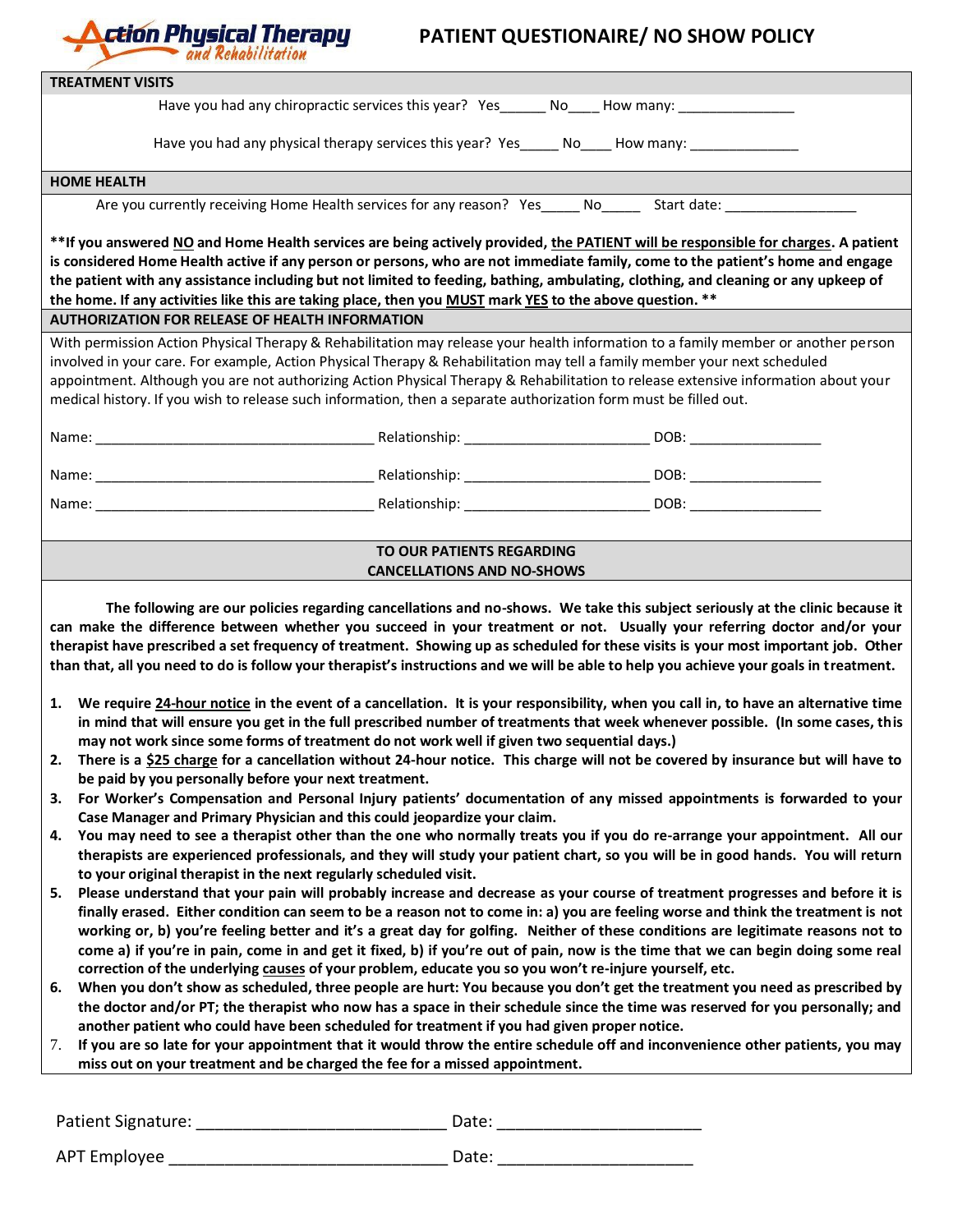

# **Notice of Privacy Practices**

The Health Insurance Portability and Accountability Act of 1996 (HIPPA) is a federal program that requires all medical records and other individually identifiable health information used or disclosed by us in any form, whether electronically, on paper, or orally are kept properly confidential. This act gives you, the patient, significantly new rights to understand and control how your health information is used. HIPPA provides penalties for covered entities that misuse personal health information.

As required by HIPPA we have prepared this explanation of how we are required to maintain the privacy of your health information.

We may use and disclose your medical records only for each of the following purposes: treatment, payment, and healthcare operations.

- Treatment means proving, coordinating, or managing healthcare and related services by one or more healthcare providers. An example of this would include a physical examination.
- Payment means such activities as obtaining reimbursement for services, confirming coverage, billing, or collection activities, and utilization review. An example of this would be sending a bill for your visit to your insurance company for payment.
- Healthcare operations includes the business aspects of running our practice, such as conducting quality assessment and improvement activities, auditing functions, cost management analysis, and customer service. An example would be an internal quality assessment review.

We may also create and distribute de-identifiable health information by removing all reference to individually identifiable information.

We may contact you to provide appointment reminders or information about treatment alternatives or other health related benefits and services that may be of interest to you.

Any other uses and disclosures will be made only with your written authorization. You may revoke such authorization in writing and are required to honor and abide by that written request, except to the extent that we have already taken actions relying on your authorization.

You have the following rights with the respect to your protected health information, which you can exercise by presenting a written request to the privacy officer:

- The right to request restrictions on certain uses and disclosures of the protected health information, including those related to disclosures to family members, other relatives, close personal friends, or any other person identified by you. We are, however, not required to agree to a requested restriction. If we do not agree to a restriction, we must abide by it unless you agree in writing to remove it.
- The right to reasonable requests to receive confidential communications of protected health information from us by alternative means or at alternative locations.
- The right to inspect and copy your protected health information.
- The right to amend your protected health information.
- The right to receive an accounting of disclosures of protected health information.
- The right to obtain a paper copy of this notice from us upon request.

We are required by law to maintain the privacy of your protected health information and to provide you with notice of our legal duties and privacy practices with respect to protected health information. This notice is effective as of 4/3/06 and we are required to abide by the terms of the notice of privacy practices currently in effect. We reserve the right to change the terms of the notice of privacy practices currently in effect. We reserve the right to change the terms of our notice of privacy practices and to make the new notice provisions effective for all protected health information that we maintain. We will post the revised notice and you may request a written copy of it from us. You have the right to file a written complaint with our office or the department of health and human services, office of civil rights, about violations of the provisions of this notice or the policies and procedures of our office. We will not retaliate against you for filing a complaint. Please contact: The US Department of Health and Human Services 200 Independence Ave., S.W. Washington, D.C. 20201 Phone (202) 619-0257 or toll free 1-800-696-6775 for more information about HIPPA or to file a complaint.